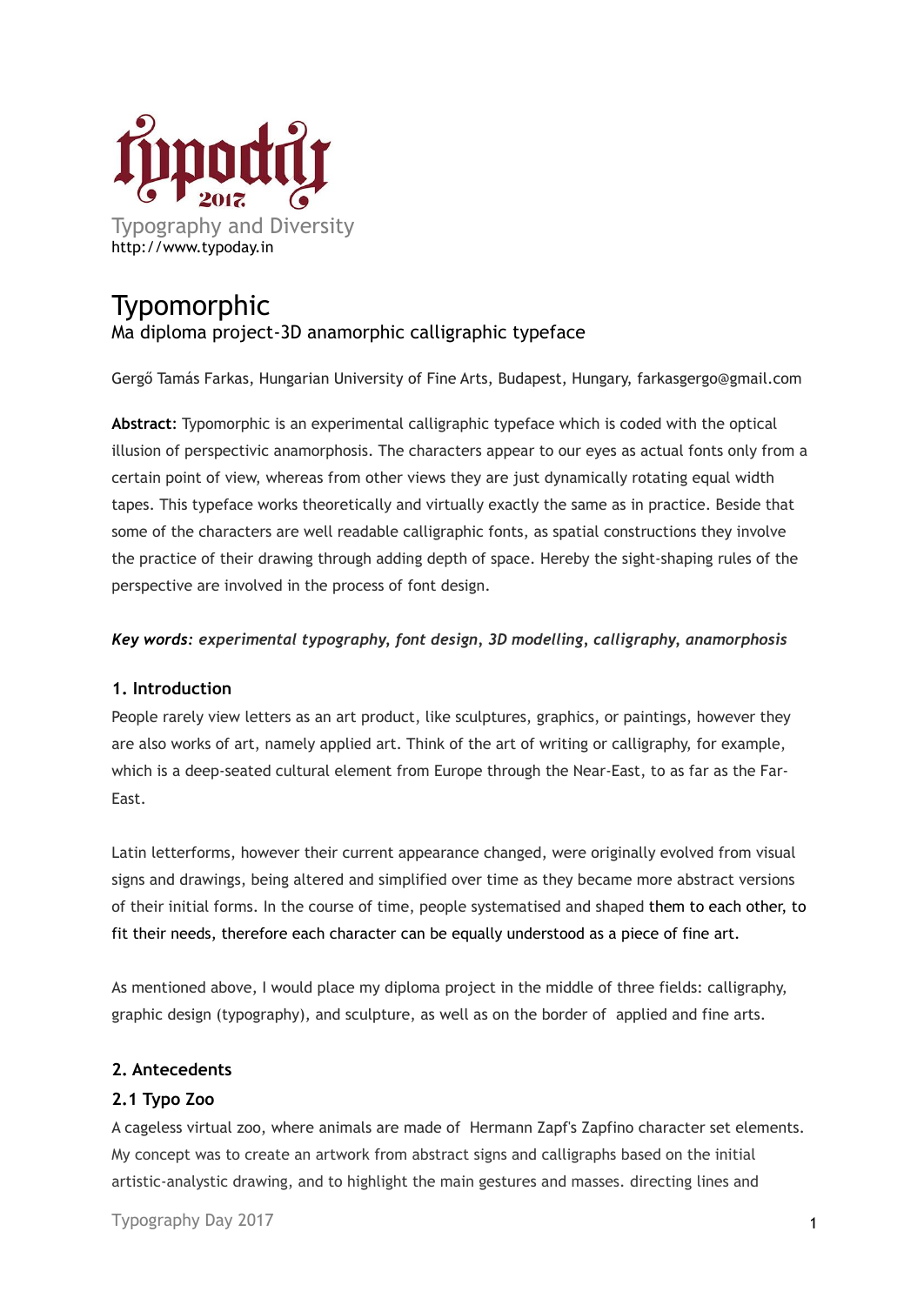characters. The actual drawing lines were substituted by elements of a single character set modified through rotating, mirroring and deformation. I deprived the characters from their original meaning and placed them in a new context, highlighting graphic perfection and aesthetic beauty. 2.1 Figure.



Figure. African elephant from Typozoo

# **2.2 Studies in Belgium**

The base of my diploma project was developed during my Erasmus studies in Antwerp. The idea came from my Typo Zoo project, it can also be seen as a continuation of this former project. The origin of the concept of making a spatial calligraphy came from plain brush and pen lines, drawings. Viewing the lines growing bigger and attenuating on paper made led me to the idea of combining calligraphy with a special spatial view. This is how I came to Morph-o-type, where I created my new typo-animal, a gorilla with the help of Maya, a 3D-animation programme. This is how I expanded my experimental typography pursuits into the dimension of space.

#### 2.2 Figure.



Figure. The 3D gorilla made of morph-o-type font elemets.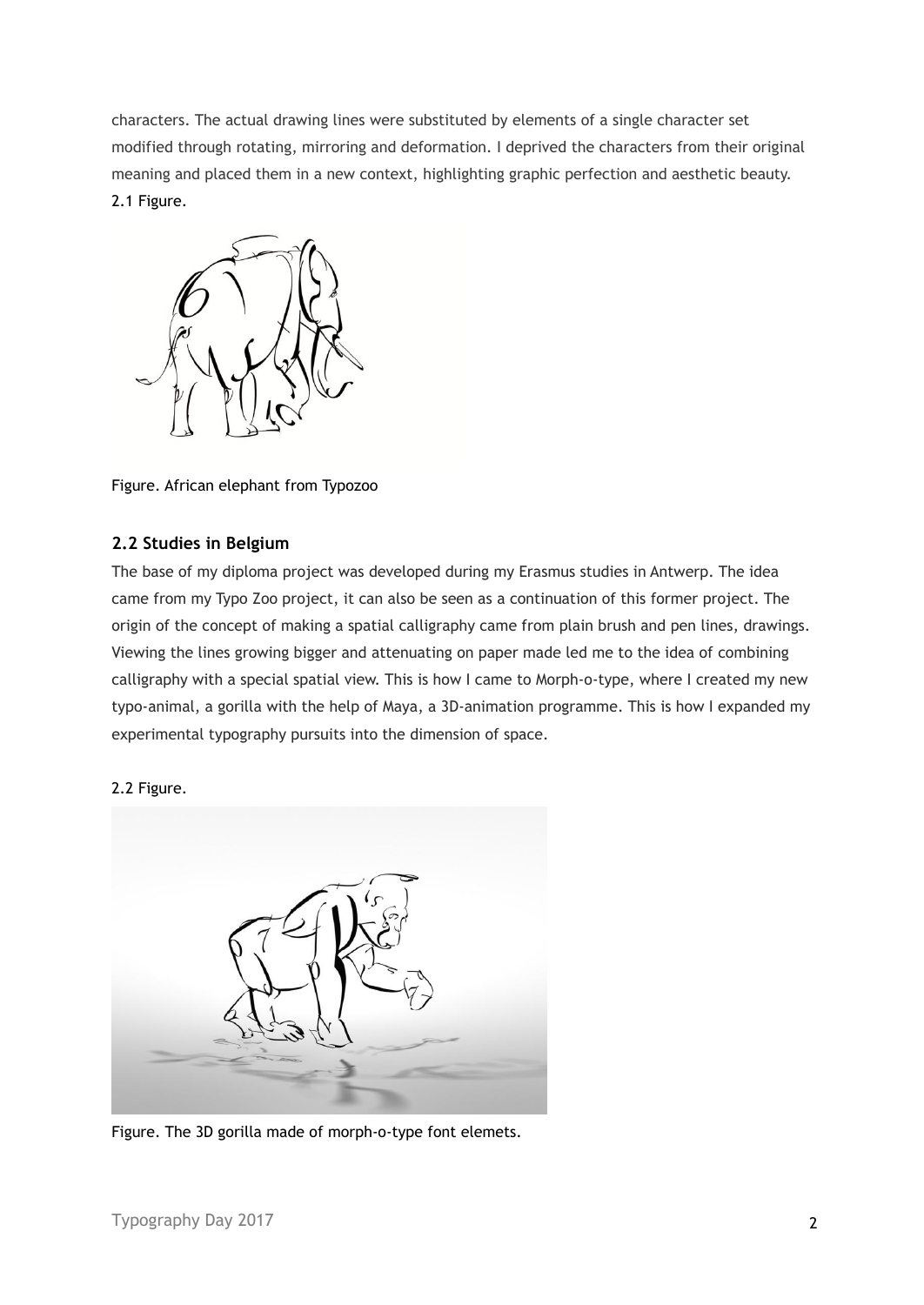# **3. Research**

# **3.1 The anamorphosis**

A Greek word, a combination of 'ana' (-backwards) and 'morphosis' (-change, conformation). This term was first used by Gaspar Schott in 1650 in his book 'Magia Universalis'. = "it is a shape drawn or painted from a fake perspective, which appears as distorted from a usual perspective, whereas from a certain other perspective it is complete and perfect." The most common type is the optic or perspectivic anamorphosis. In these visual puzzles one has to find the perfect perspective. Another type is the catoptric anamorphosis, where the actual image can be decoded with the help of a mirror cylinder or cone. A yet another type is the dioptric anamorphosis, where the actual image can be decoded with the help of a special lens or an object with a reflecting surface.

# **3.2 The human eye and the camera objective**

The 3D-planning from the creation of the letters to the sculpture is based on the idea that the image should work equally well as its virtual representation. In order to accomplish this, I had to work with a camera setting throughout the whole planning and implementation that is the closest in result to what the human eye would see. This focal length value is not an exact number because it varies from one person to another (usually between 20 to 50 mm). For this reason I choose to use the 35 mm average focal length value.



#### 3.2 Figure

## Figure. Focal lengths

## **4. Designing the font**

## **4.1 Pencil sketches**

The design process started with pencil sketches. At first I made the shape and the proportion of the letters, and the tilt angle, what I had to fix in order to gain the font grid system. By the vertical deformation of the typeface I assigned a 70 degree inclination angle to the grid. Its medium height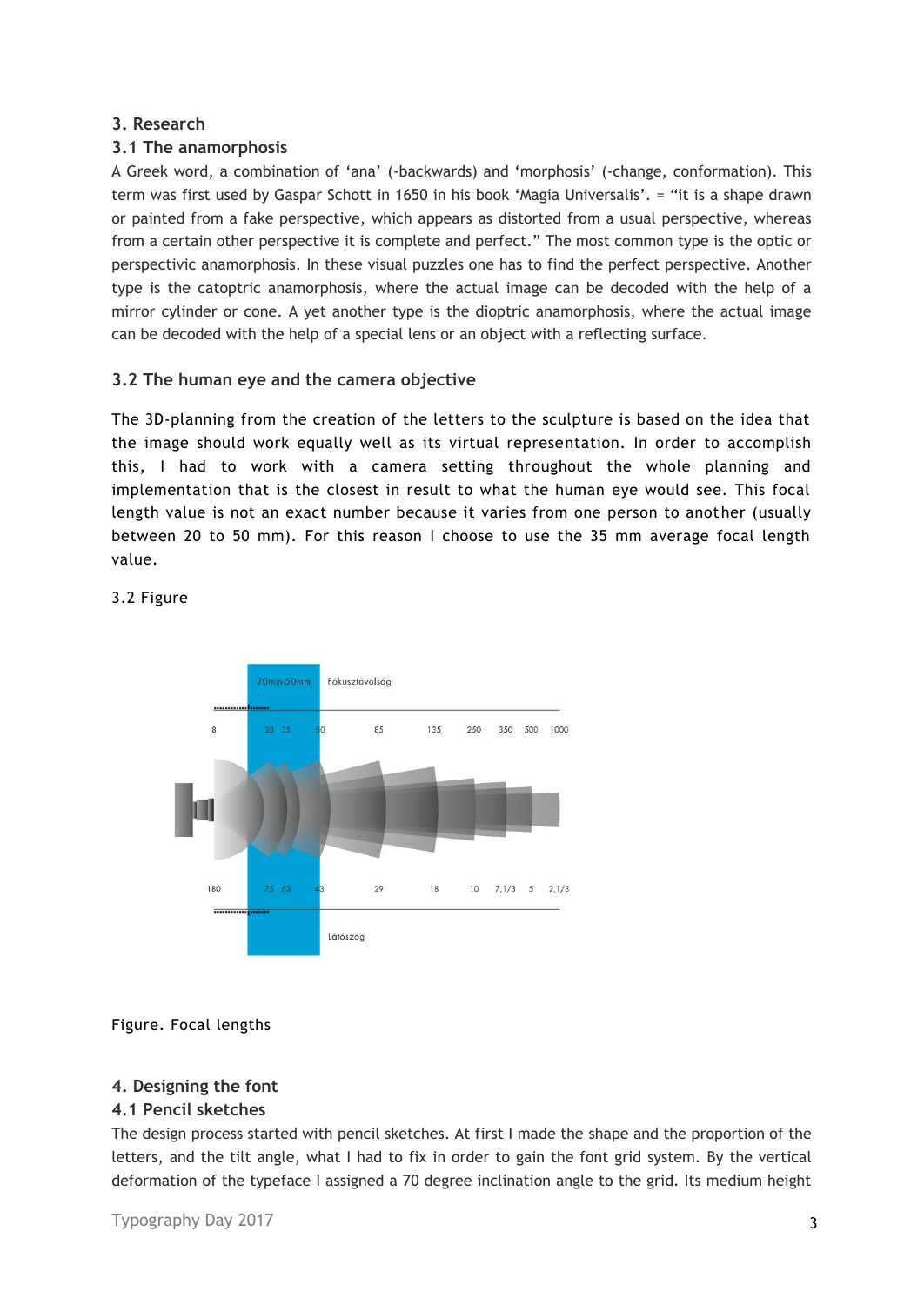(5 cm) equals the height of the ascender and descender, dividing the typeface to three equal parts.

# **4.2 Paper trials**

Initially I tried to experiment with paper stripes. I tried to move them around so that they form a rather exotic and exciting 3D construction as well as an actual letter from a certain perspective. As a result of these trials I created a cube with the letter "A" in it.

## 4.2 Figure



Figure. Paper "a"

#### **4.3 Wax trials**

Paper appeared too steady for a precise scale-model. I was looking for a material that allows fine modifications of the parallel stripes. I chose wax in the end, from which stripes with equal width, thickness and length can be created with the help of a mould. It was completely appropriate for my experimentations, because it cis fairly tensile and easily shapeable allowing a wide variety of modifications.

# 4.3 Figure



Figure. Bronze "a"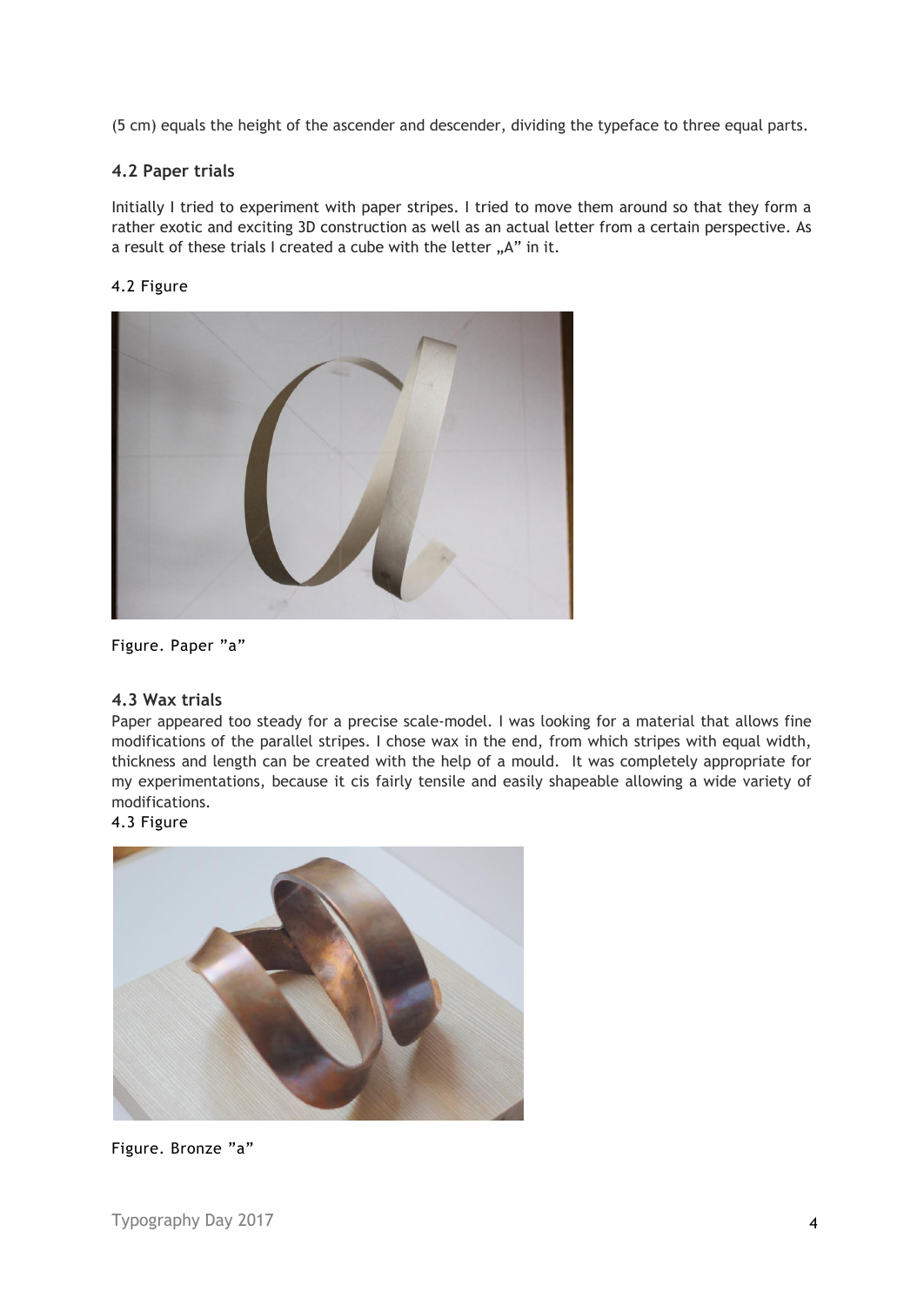## **4.4 Virtual modelling**

Before implementing the Morph-o-type in Belgium, I spent a lot of time searching for similar experiments. On the one hand, I wanted to know how genuine my idea was, and on the other hand, I needed references for my project. Fortunately, I could not find any other similar fonts. I was convinced about the genuineness of my idea, however, it meant an untrodden path for me at the same time.

The characters were made with the Autodesk Maya software. The software was not designed for font design, so it lacks a number of tools and settings inevitable for an easy quick and precise work. One of the advantages of the software is that the material of the character can be altered from the steady paper to the flexible rubber. This allows fast modelling, flexible correction and flawless surfaces, which can never be created by human hands. One of the most important aspect for me besides professionalism was that the character should work in reality as well as on a poster or on the screen. This is an inevitable feature go the character when using it for practical purposes or as an exhibit.

#### 4.4.1 Figure



Figure. Typomorphic set- ortographic view

As for the feasibility of the project, I found it necessary to gather information about the technical details of 3D-printing, especially about the minimum thickness that can be printed. This way I could incorporate this knowledge into the implementation process of my project. I visited a local business, where the technical support manager suggested me a minimum thickness of 2 mm, considering the structure and size of my objects.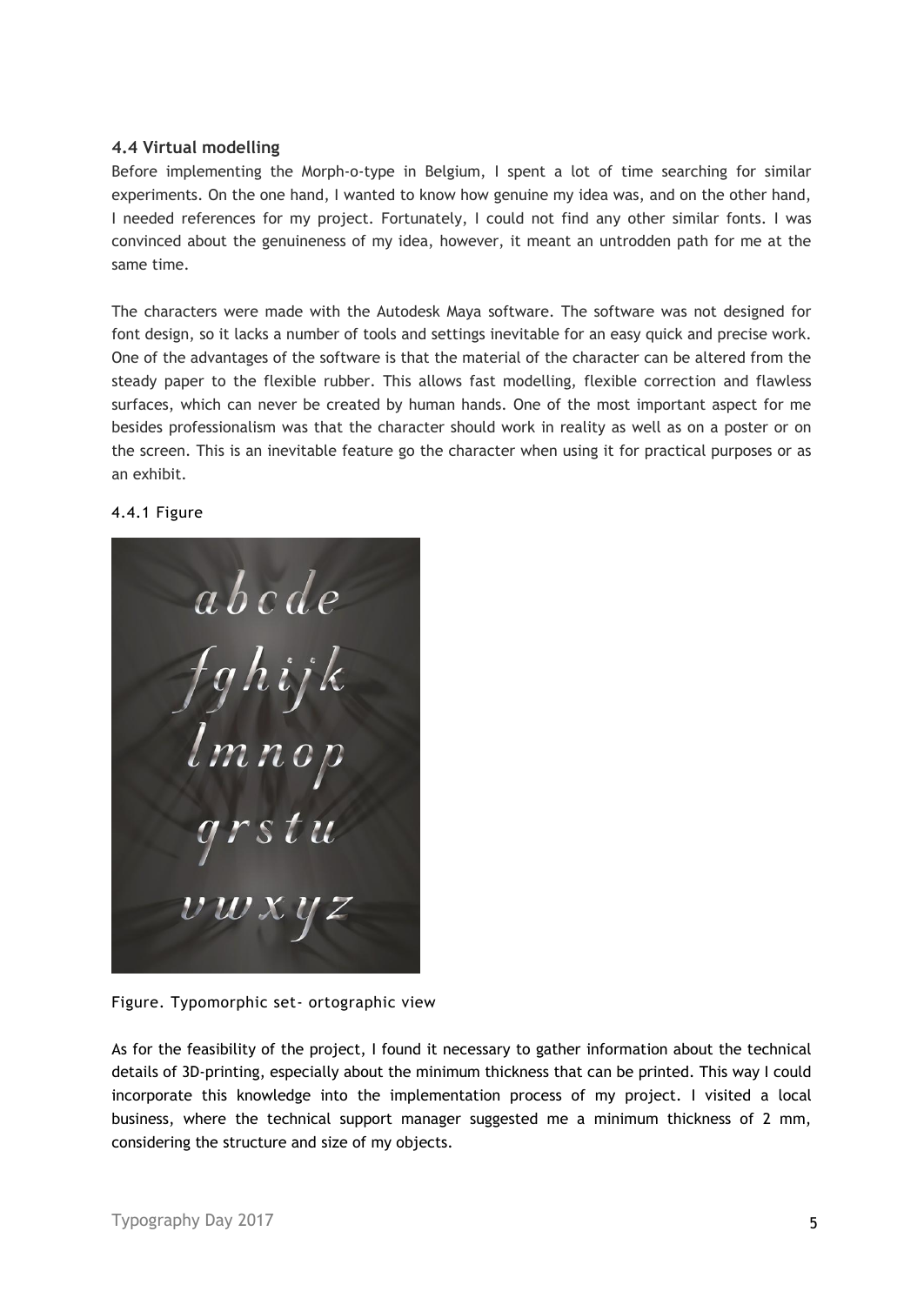I did not want virtual and real model to be steady due to the appropriate thickness, so I rounded off the edges of the spatial stripes. Because of this the thickness of the character is less perceptible and I could keep its calligraphic airiness at the same time.

This method opens up a new dimension opposed to traditional font design - spatial depth, which again leads to new problematics besides new perspectives in typography. By solving these problems, the virtual objects work in ortographic as well as perspectivic views. The render camera of the perspectives views set 50 centimetres from the characters, this is the desired distance in reality as well.

#### 4.4.2 Figure



Figure. Typomorphic set- perspectivic view

One may ask, why do I not continue morph-o-type. One of the reasons is, that my font design had to be adjusted to the requirements of my studies in Antwerp - and I do not agree with my compromises anymore. Another reason is, that as a result of my research in this field, I discover new information, and I continually import these in my project.

4.4.3 Figure



Figure. Typomorphic spatial constellation

Typography Day 2017 6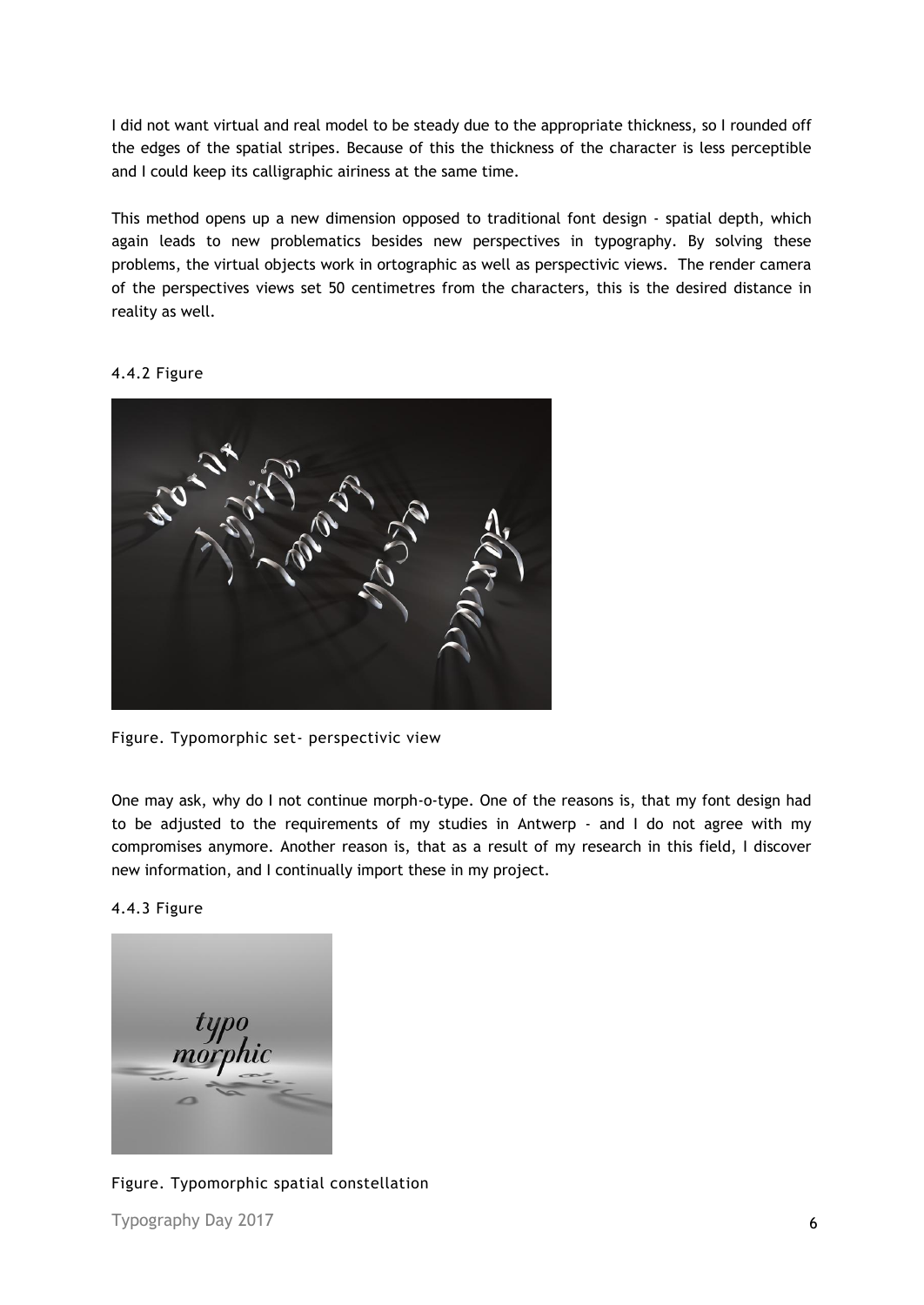## **4.5 Concept**

My goal was to create a 3D calligraphic font (based on the principle of anamorphosis) that appears to our eyes as an actual font only from a certain point of view, whereas from other views it is just a dynamically rotating tape. The base of my idea comes from how the calligraphic stripes in plain extend in space. I did nothing but transformed these stripes of the plain into stripes in space.

When the writing tool is pressed harder it creates a thicker line, this means it appears closer to us in space, when it turns and twists and when we create the line with a smaller pressure it is thinner so it appears to us as farther away in space.

In the design process form and function were equally important for me. This is why each of the letters can be understood as an abstract standalone sculpture, and the text picture as an abstract composition. Although it is an experimental type, it works the same from its main perspective as any other 2 dimensional letter. I am planning to design the whole character set in 3D and 2D, the latter with a typeface design programme so that it can be used for traditional purposes.



#### 4.4 Figure

Figure. 3D print "a"

#### **4.6 Typomorphic- the origin of the name**

An appropriate name choice is decisive for any brand or work of art. It has to be exciting, awareness-raising and unique at the same time. it has to incorporate the essence of the whole work of art.

The name of my character set is a composition of two English words - the first part 'typo' refers to typography suggesting also the creative and playful use f the characters, whereas the second part 'morpho' comes from a combination of two phrases, metamorphosis and anamorphosis, integrating two types of deformation. 'Typomorphic' as an English dictionary entry is used in mineralogy and means a geometric formation or texture.

#### **5. Those who inspired me**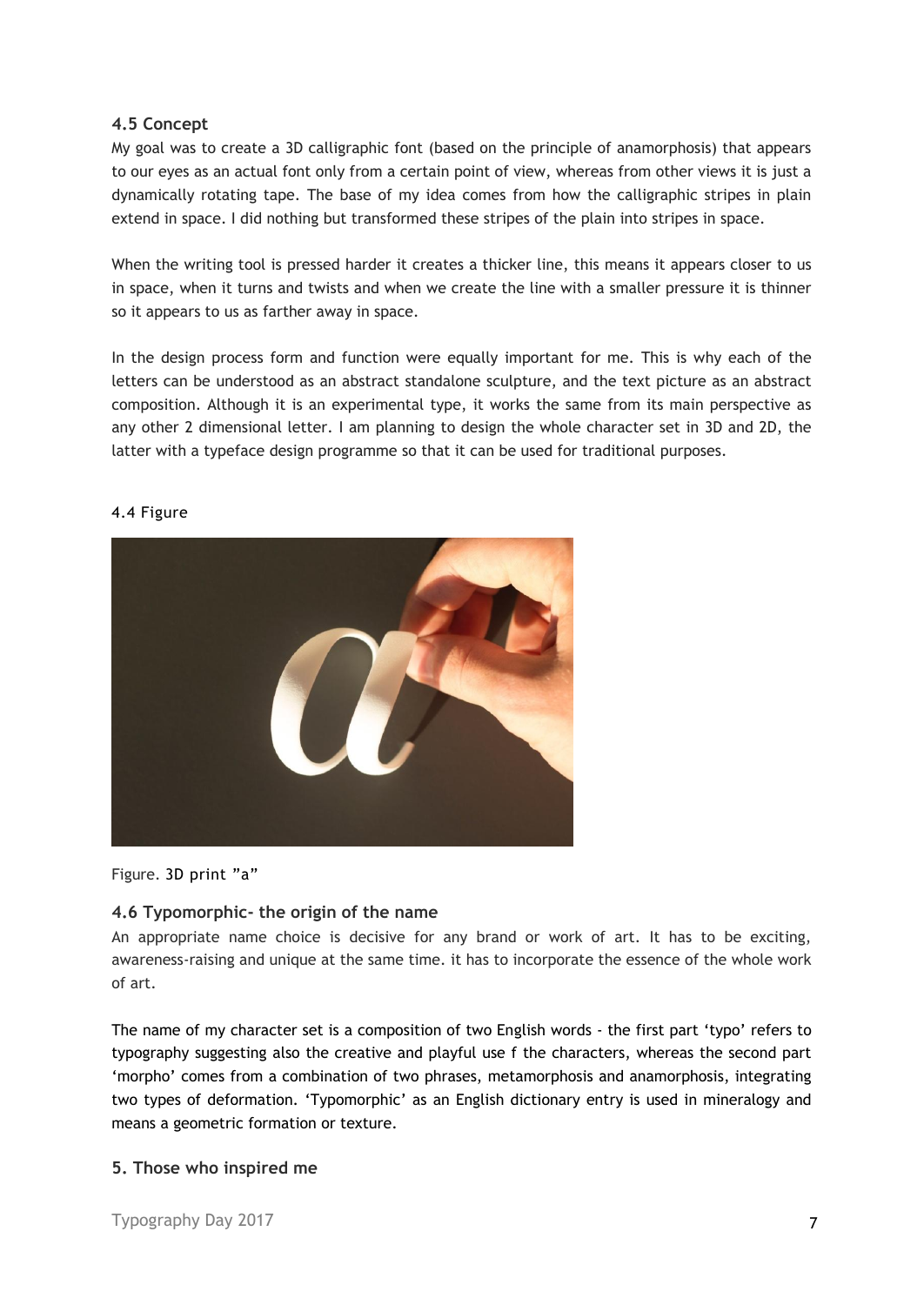Rostislav Vanek, 2. Jaume Plensa, 3.Isván Orosz, 4. Freedom of creation (Kasheeda font)

#### 5. Figure



## Figure.Those who inspired me

#### **6. Conclusion**

The process of perception and understanding is longer. due to the many layers. The dynamics of traditional calligraphy in plain can actually be seen as a mapping of space.

The spatial construction from the characters of Typomorphic include all the features of their 2D predecessors, but also include an interactive perception based on anamorphosis. Single characters as well as the general image can be seen only from a certain perspective. Sets of spatial calligraphic gestures in 2D transform into 3D sculptures in space.

"As long as we only see the lines and shapes in an image, we see only half of the picture. Just as a European image is only the external half of the whole picture. As long as we do not understand that the white emptiness from outside to inside is nothing else than the forming power from inside to outside, we will have no idea of scenic reality."

#### **References**

Szántó, Tibor: (1966) A betű, Akadémiai Kiadó

Orosz, István: (1997) Az anamorfózis avagy a geometriák melankóliája, manuscript, Budapest

Hamvas, Béla (2006) volume 17. Unicornis, Medio kiadó, A Kínai Tusrajz p. 312

Magyar nagylexikon, (1993) Akaémia kiadó, Budapest

Révai nagy lexikona, (1915) Budapest